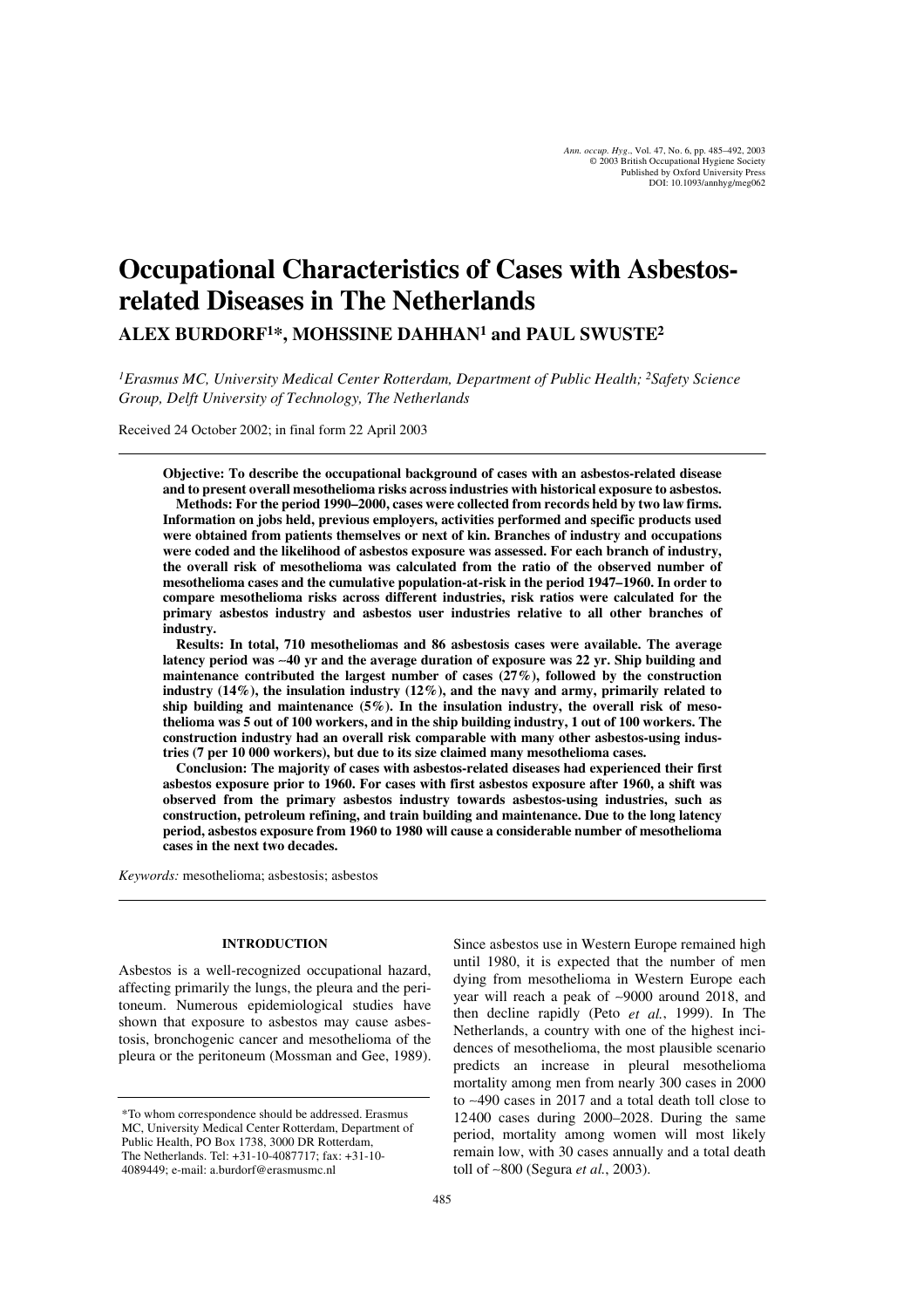Although the dramatic burden of disease due to occupational exposure to asbestos has long been recognized, there is often debate over whether an individual case with an asbestos-related disease can be attributed to a specific source of previous exposure to asbestos. Hence, asbestos exposure during the work history of an individual worker has to be assessed. While the clinical characteristics of asbestosrelated diseases are well described in medical textbooks, there is little information on the quantitative criteria for asbestos exposure in the diagnosis of these diseases. Yet, exposure criteria are important to ensure that asbestos-related diseases are correctly diagnosed and justly compensated (Burdorf and Swuste, 1999).

Characteristics of asbestos exposure among individuals with asbestos-related diseases have been described in a few publications (Yeung *et al.*, 1999; Bianchi *et al.*, 2001; Neumann *et al.*, 2001; Yeung and Rogers *et al.*, 2001; Leigh *et al.*, 2002). Important issues that remain largely unknown include duration of asbestos exposure in relation to disease type, duration of latency period, distribution of asbestosrelated diseases over asbestos industries and other branches of industry, and the impact of relatively mild exposure to asbestos. The aim of this paper is to describe the occupational background among cases with asbestos-related diseases in The Netherlands and present information on mesothelioma risks across industries with exposure to asbestos.

## **MATERIALS AND METHODS**

Cases of asbestos-related diseases were collected from the records held by two Dutch law firms that have handled almost all legal suits filed by subjects with asbestos-related diseases against their employers. As standard procedure in these applications, information on the lifetime occupational history was collected by interview from patients themselves or from their next of kin. During these interviews, information about previous jobs held, activities performed, previous employers and specific products used was collected. The diagnosis of an asbestos-related disease by a qualified physician was often based on necropsy, since most patients died during the legal procedures. Not all applications were eventually submitted to court due to lack of written documentation on previous employment status, employers no longer existing and legal limitations such as a 30 yr period of prescription.

For the period 1990–2000, all application files were scrutinized for available information. This period was chosen since in 2000 the Compensation for Asbestos Victims Regulation came into effect in The Netherlands. According to this law, subjects suffering from mesothelioma and satisfying certain conditions may ask for mediation of their claim and can obtain an advance payment for compensation of immaterial damage of up to 15882 euro. Hence, during 2000 the number of asbestos victims seeking legal support through both law firms dropped significantly. The first inclusion criterion was a certified diagnosis from a qualified physician, in order to distinguish two asbestos-related diseases: asbestosis and mesothelioma. The second inclusion criterion was to retain only cases that were still alive after 1 January 1985. Hence, 64 records were not taken into account because the death of the patient preceded the start of the registration by >5 yr. The quality and completeness of the occupational histories were considered too low in cases where next of kin had to provide written and oral documentation on the full employment history >5 yr after the patient had died.

The generalizability of the results was addressed by estimating the fraction of potential claimants with mesothelioma relative to the annual morbidity of mesothelioma made available by The Netherlands Cancer Registry (NCR) for the period 1990–1998 (NRC, 2000). A similar estimation was not possible for asbestosis due to lack of appropriate morbidity statistics.

For each case, the occupational history was reviewed and each period of employment was separately coded by two authors (A.B., M.D.) according to the classifications for branch of industry and occupation that were used by Netherlands Statistics in the period 1945–1971. Based on the occupational history (companies, jobs, activities, products) and a previously designed expert system for the evaluation of historical asbestos exposure (Burdorf and Swuste, 1999), for each subject the primary source of asbestos exposure held responsible for the disease was assessed by the authors and characterized as originating in occupation, household, environment or unknown. For large companies, subjects who had worked at the same workplace as the claimant were interviewed by one of the authors for additional evidence of past asbestos exposure. With regard to occupational exposure, a distinction was made between the primary asbestos industry (with definite exposure), industries well known for using asbestoscontaining products (with definite or probable exposure) and all other industries (with probable, possible or no apparent exposure).

The time of first exposure to asbestos was considered to have coincided with the start of employment in the job during which the initial asbestos exposure had occurred. Similarly, duration of asbestos exposure was approximated by duration of employment in the job with probable or definite asbestos exposure. The latency period was defined as the period between the first exposure to asbestos and the certified diagnosis of the asbestos-related disease. Based on information on workforce composition by branch of industry from the national census in 1947 and 1960, the cumu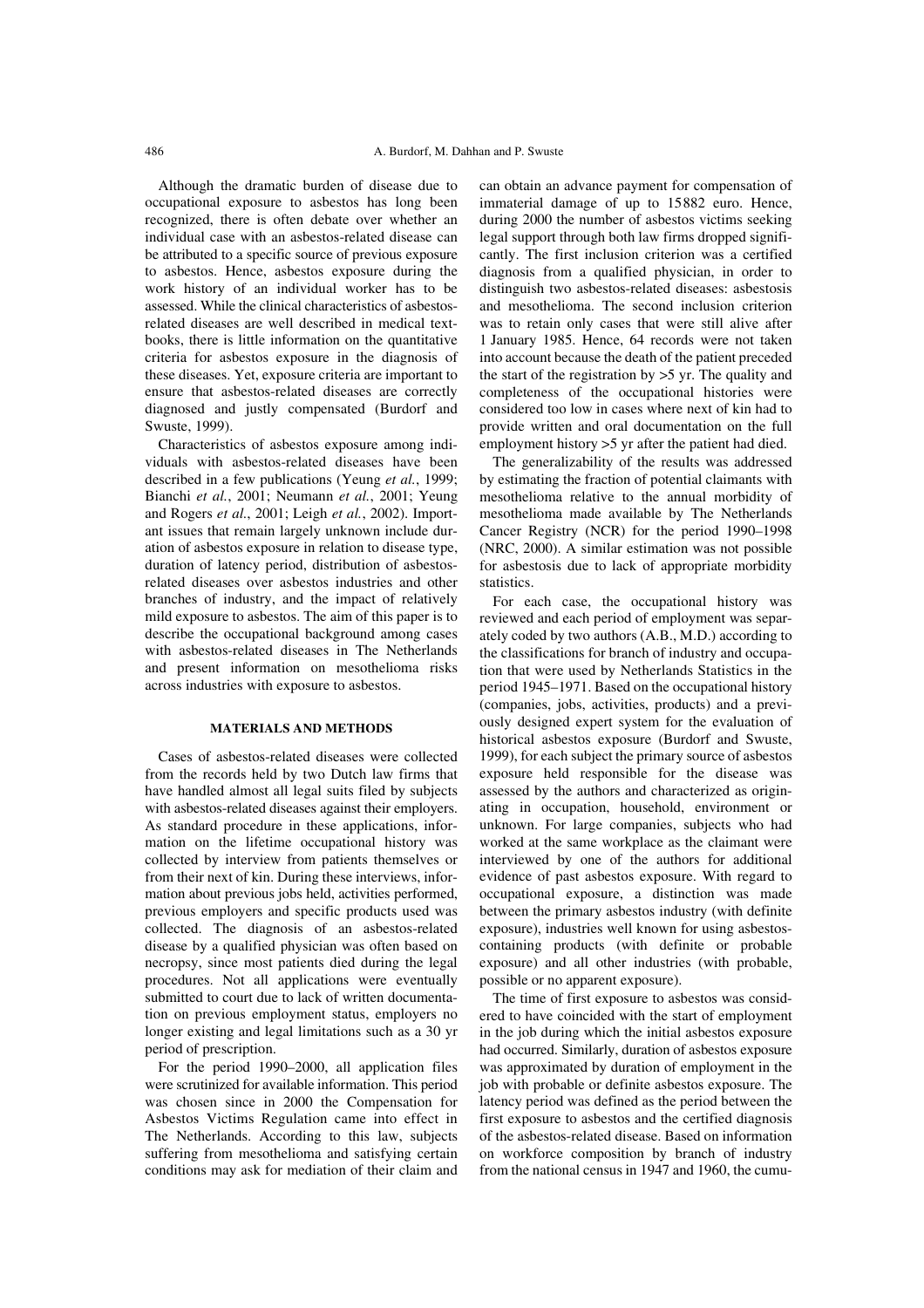lative population-at-risk in men over the period 1947–1960 was estimated for each relevant branch of industry. The estimation was restricted to men since in The Netherlands the mortality of mesothelioma among women is very small compared with that in men (Segura *et al.*, 2003). The population-at-risk was held constant after 1960 because only a small part of all subjects in the study population was not exposed prior to 1960. The initial size of the population-atrisk for a specific branch of industry was determined from the distribution of the male workforce in the national census in 1947. The difference in size of the branch-specific populations between 1947 and 1960 was used to calculate the annual change in absolute numbers. For branches of industry with an increase in the workforce, this annual change was added yearly to the initial population-at-risk. In addition, it was assumed that during each consecutive year ∼5% of the workforce had changed job and were replaced by newly hired workers. This assumption of a 5% annual replacement was derived from labour market studies available from 1971 onwards. For branches of industry with a decrease in the workforce, an annual replacement of 2.5% was chosen, assuming that shrinking industries hired considerably fewer new workers. A similar procedure was adopted to estimate the total population-at-risk in all other branches of industries, excluding the primary asbestos industry and asbestos-using industries.

The overall risk of mesothelioma among men in a particular industry in the period 1990–2000 was calculated as the ratio of the expected number of mesotheliomas in a given industry over the estimated population-at-risk during the period 1947–1960. The expected number of mesotheliomas was derived from the observed cases in the study population multiplied by a factor of 5 in order to account for the fact that ∼20% of all incident cases of mesothelioma in the period 1990–1998 were present in the study population. In order to compare mesothelioma risks across industries, risk ratios were calculated for the primary asbestos industry and asbestos-using industries relative to all other branches of industries.

## **RESULTS**

A total of 796 asbestos-related diseases was collected by the two law firms: 710 cases with mesothelioma and 86 with asbestosis. This study population included 771 (96.9%) men and 25 (3.1%) women. For the period 1990–1998 the proportion of prospective claimants with mesothelioma relative to the cumulative morbidity of mesothelioma was 0.19. Overall, this proportion rose from 0.09 in 1990 to 0.29 in 1998, illustrating an increasing tendency to file a law suit.

Table 1 describes the age distribution of the patients at time of death, showing few cases below the age of

Table 1. Age at death of 796 patients with asbestos-related diseases in The Netherlands

| Age group (yr)      | Mesothelioma<br>$(710 \text{ cases})$ |    | Asbestosis<br>$(86 \text{ cases})$ |          |  |
|---------------------|---------------------------------------|----|------------------------------------|----------|--|
|                     | $\boldsymbol{n}$                      | %  | n                                  | $\%$     |  |
| 40 or younger       | 6                                     | 1  | $\overline{2}$                     | 2        |  |
| 41–45               | 8                                     | 1  | $\Omega$                           | $\Omega$ |  |
| 46–50               | 36                                    | 5  | 9                                  | 13       |  |
| $51 - 55$           | 72                                    | 10 | 11                                 | 13       |  |
| 56-60               | 99                                    | 14 | 16                                 | 19       |  |
| $61 - 65$           | 122                                   | 17 | 14                                 | 16       |  |
| $66 - 70$           | 116                                   | 16 | 15                                 | 17       |  |
| $71 - 75$           | 78                                    | 11 | 5                                  | 6        |  |
| $76 - 80$           | 29                                    | 4  | 1                                  | 1        |  |
| Older than 80       | 9                                     | 1  | $\Omega$                           | $\Omega$ |  |
| Unknown/still alive | 135                                   | 19 | 15                                 | 17       |  |

50 yr. The mean age at death among asbestosis cases (59.4 yr) was significantly lower than in cases with mesothelioma (62.9 yr). The mean latency between initial asbestos exposure and diagnosis of disease was lower for asbestosis (37.0 yr) than for mesothelioma (40.5 yr). Latency periods <20 yr were observed infrequently with three cases (3%) of asbestosis and 13 (2%) cases of mesothelioma.

For 94% of all cases, information on the first year of occupational exposure to asbestos was available. About 11% were already exposed before 1940, 24% had experienced their first exposure during the 1940s, 38% during the 1950s, 20% during the 1960s, and 6% were first exposed in 1970 or later. The estimated total duration of asbestos exposure varied between <1 and 51 yr with a mean duration of 21.4 yr. About 10% had experienced <1 yr exposure, 25% between 1 and 10 yr, 20% between 11 and 20 yr, 37% between 21 and 40 yr, and 9% >40 yr. These distributions of duration of asbestos exposure were quite similar with mesothelioma cases not reporting shorter durations of exposure than cases with asbestosis.

Among the 710 cases with mesothelioma, five cases with household exposure and three with environmental exposure were identified. The household cases comprised four wives and one son of men who had held jobs with definite exposure to asbestos. Three women with pleural mesothelioma (age at death 38, 46 and 62) had lived during their childhood along contaminated roads close to an asbestos cement factory in a rural area in the north-east of The Netherlands. For many years this factory made waste material freely available to local residents who used this material to pave dirt tracks.

For all cases except those of household and environmental origin, the distribution over branch of industry is given in Table 2. In 36 (5%) cases, sufficient information on occupation or former employer was lacking to identify branch of industry and estimate the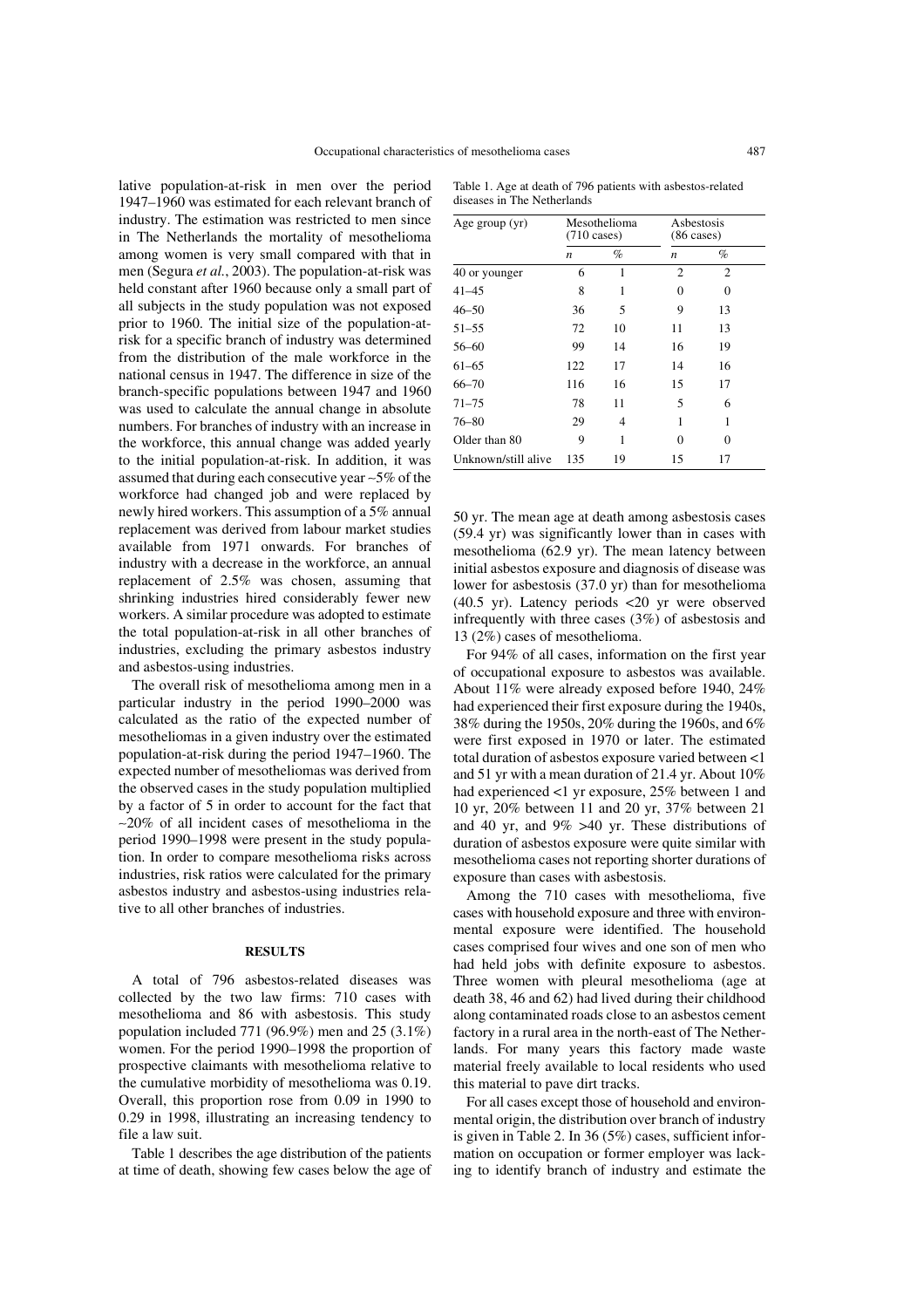| Branch of industry (status of former employer) | Mesothelioma (702 cases) |      | Asbestosis (86 cases) |      |  |
|------------------------------------------------|--------------------------|------|-----------------------|------|--|
|                                                | $\boldsymbol{n}$         | $\%$ | $\boldsymbol{n}$      | $\%$ |  |
| Primary asbestos industry                      |                          |      |                       |      |  |
| Insulation industry                            | 59                       | 8    | 32                    | 37   |  |
| Asbestos cement industry                       | 23                       | 3    | 1                     | 2    |  |
| Asbestos-using industry                        |                          |      |                       |      |  |
| Ship building and maintenance                  | 196                      | 28   | 15                    | 17   |  |
| Construction industry                          | 102                      | 15   | 6                     | 7    |  |
| Navy and army                                  | 37                       | 5    | 6                     | 7    |  |
| Mining                                         | 26                       | 4    | 2                     | 2    |  |
| Fabricated metal products manufacturing        | 20                       | 3    | 2                     | 2    |  |
| Public administration                          | 17                       | 2    | 3                     | 3    |  |
| Electronic/electrical equipment manufacturing  | 16                       | 2    | 2                     | 2    |  |
| Chemical industry                              | 13                       | 2    |                       |      |  |
| Power plants                                   | 12                       | 2    | 2                     | 2    |  |
| Industrial machinery manufacturing             | 13                       | 2    | 0                     |      |  |
| Petroleum refining and related industries      | 12                       | 2    | $\Omega$              |      |  |
| Shipping                                       | 12                       | 2    | $\Omega$              |      |  |
| Train building and maintenance                 | 10                       |      | 1                     | 1    |  |
| Primary metal industry                         | 9                        |      |                       | 1    |  |
| Railroad transportation                        | 9                        |      | $\Omega$              |      |  |
| Food products manufacturing                    | 8                        |      |                       | 1    |  |
| Miscellaneous industries                       | 75                       | 11   | 6                     |      |  |
| Unknown                                        | 33                       | 5    | 5                     | 6    |  |

Table 2. Distribution of 788 patients with asbestos-related diseases over branch of industry

likelihood of asbestos exposure. About 15% of all cases had worked in the primary asbestos industry and 71% had experienced definite or probable asbestos exposure due to working with asbestoscontaining products. Another 10% of cases had held a wide variety of occupations where specific activities and circumstances may have caused exposure to asbestos. Ship building and maintenance contributed the largest number of cases (27%), followed by the construction industry (14%), the insulation industry (12%), and the navy and army, primarily related to ship maintenance (5%). The insulation industry comprised both asbestos spraying in ships and buildings as well as the production of asbestos-containing insulation products. A work history in ship building and maintenance, the insulation industry, or the navy was more prominent among asbestosis cases (65%) than in mesothelioma cases (44%). Other industries with notable numbers of cases were mining (primarily coal mining), asbestos cement industry, metal products manufacturing, electronic equipment manufacturing, coal-fired power plants and industrial machinery manufacturing.

A significant trend over time was observed, with the traditional primary asbestos industry and ship building and maintance accounting for 49% of all cases with first exposure before 1960 and only 24% among cases who had experienced their first exposure in 1960 or later. After 1960, relatively more cases were observed in the asbestos-using industries, most notably the construction industry, whose contribution rose from 11 to 21%.

Table 3 shows the occupations held by cases in the primary asbestos industry. In the insulation industry, most subjects had worked as laggers/insulators in two companies that held a concession for spraying asbestos insulation in ships, large buildings and industrial facilities. In this occupation, the number of cases with asbestosis was 50% of the number of cases with mesothelioma. Most other jobs in this industry comprised manufacturing of asbestos insulation products or installing insulation products. In the asbestos cement industry, subjects were involved in a wide variety of blue-collar jobs. The only case of asbestosis had worked as a cleaner on the shop floor. Two cases of mesothelioma appeared among former office workers.

Table 4 presents an overview of occupations in asbestos-using industries. In the ship building industry, repair and maintenance fitters, metalworkers, shipwrights, welders, painters and electricians were exposed to asbestos while carrying out installation, repair or renovation tasks. Many subjects interviewed mentioned activities that involved spraying of asbestos on board. Only a few subjects listed their occupation as lagger/insulator, illustrating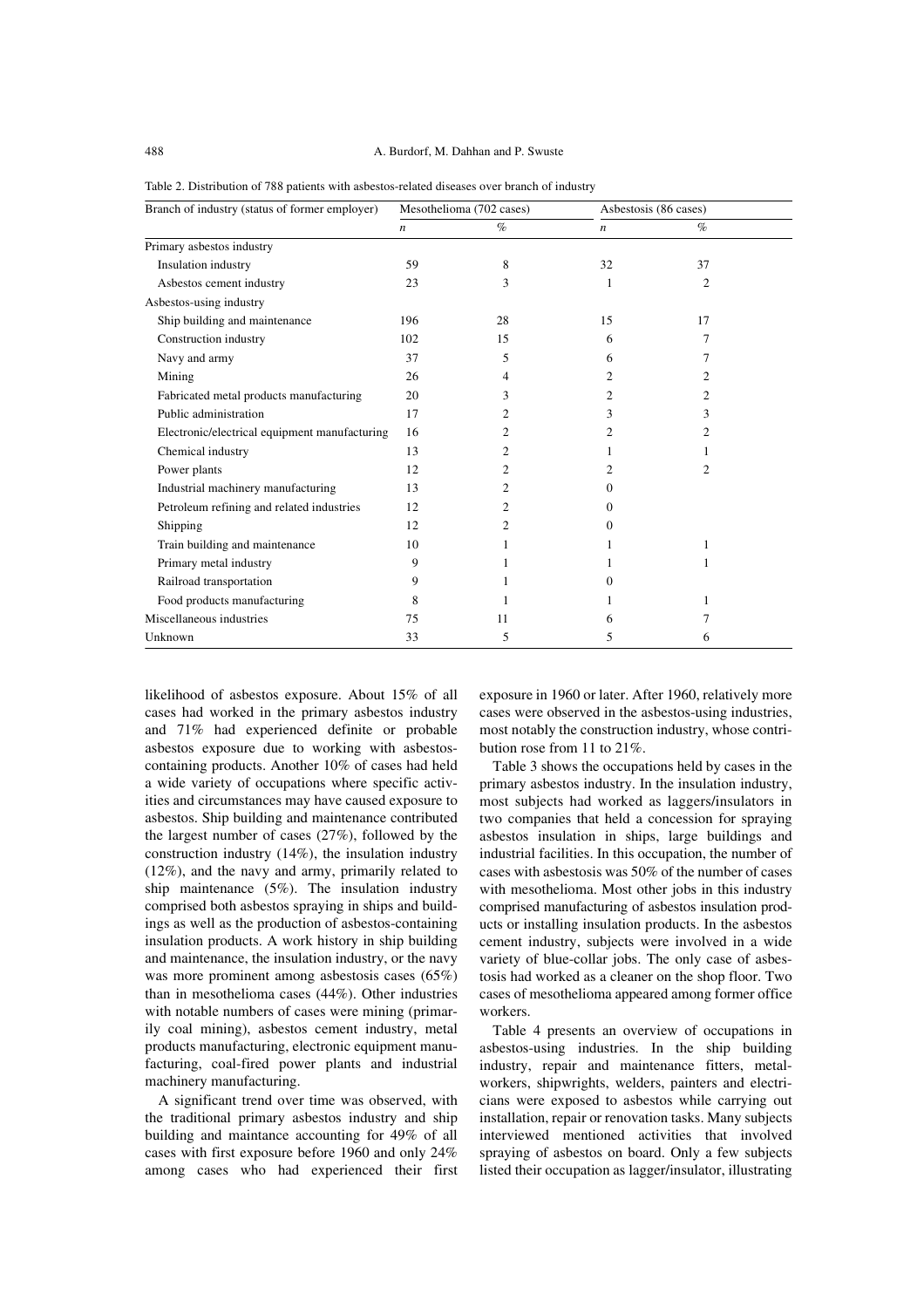Branch of industry

Table 3. Occupational distribution of 115 cases with asbestosrelated diseases and definite asbestos exposure in the primary asbestos industry

Table 4. Occupational distribution of 556 cases with asbestosrelated diseases and definite/probable asbestos exposure in asbestos-using industries

| Type of industry                     | Mesothelioma<br>$(n = 82)$ | Asbestosis<br>$(n = 33)$ |
|--------------------------------------|----------------------------|--------------------------|
| Insulation industry                  |                            |                          |
| Lagger/insulator                     | 30                         | 15                       |
| Sheet metal worker                   | 3                          | 2                        |
| Fitter/turner                        | $\overline{c}$             |                          |
| Driver                               | $\overline{c}$             | 3                        |
| Foreman                              | $\overline{c}$             | 4                        |
| Mechanical engineer                  | 3                          |                          |
| Carpenter                            |                            | $\overline{c}$           |
| Plasterer                            | 1                          |                          |
| Storeman                             | 1                          | 1                        |
| Timekeeper                           | 1                          |                          |
| Labourer                             | 3                          | $\overline{c}$           |
| Office worker                        | 5                          |                          |
| Unknown                              | 6                          | 3                        |
| Asbestos cement industry             |                            |                          |
| Machine operator                     | 4                          |                          |
| Mechanical (maintenance)<br>engineer | 3                          |                          |
| Carpenter                            | $\overline{c}$             |                          |
| Crane operator/driver                | 3                          |                          |
| Waste material worker                | 2                          |                          |
| Storeman                             | 1                          |                          |
| Cleaner                              |                            | 1                        |
| Labourer                             | $\overline{\mathbf{4}}$    |                          |
| Office worker                        | $\overline{c}$             |                          |
| Unknown                              | $\overline{2}$             | $\theta$                 |

that these activities were usually done by specialized companies. A number of cases had worked predominantly in engine rooms, disturbing asbestos lagging during boiler and engine repairs. In the navy and army a considerable number of mesothelioma cases had a job history of activities in the engine rooms of battleships.

In the construction industry, many carpenters and labourers had worked with asbestos cement products, which were commonly used between 1950 and 1978. Craftsmen such as electricians and mechanical engineers were most likely to be primarily exposed to asbestos during handling, removal and repair of asbestos lagging and other asbestos products. Most cases in other asbestos-using industries had probable exposure during handling of a variety of asbestos products, most notably insulation, asbestos cement and asbestos friction material.

Table 5 shows the estimated population-at-risk and the overall risk of mesothelioma for specific branches of industry. The risks were highest in the insulation industry with an overall risk of mesothelioma for 5 out of 100 workers and in the ship building industry

|                                      | $(n = 512)$    | $(n = 42)$     |
|--------------------------------------|----------------|----------------|
| Ship building and maintenance        |                |                |
| Fitter/turner                        | 40             | 3              |
| Sheet metal worker                   | 27             |                |
| Shipwright/carpenter                 | 30             | 1              |
| Mechanical (maintenance)<br>engineer | 12             |                |
| Welder                               | 11             | 5              |
| Painter                              | 9              |                |
| Electrician                          | 7              |                |
| <b>Boilermaker</b>                   | 4              |                |
| Lagger/insulator                     | 3              |                |
| Foreman                              | 5              |                |
| Timekeeper                           | $\overline{c}$ |                |
| Labourer/miscellaneous               | 7              | 3              |
| Office worker                        | 10             | 1              |
| Unknown                              | 19             | $\overline{c}$ |
| Construction industry                |                |                |
| Carpenter                            | 32             | 2              |
| Electrician                          | 19             | 1              |
| Mechanical (maintenance)<br>engineer | 7              |                |
| Crane operator/driver                | 4              |                |
| Fitter/turner                        | 3              |                |
| Plumber                              | 2              | 1              |
| Painter                              | 3              |                |
| Plasterer                            | 2              |                |
| Bricklayer                           | 3              | 1              |
| Labourer/miscellaneous               | 13             | 1              |
| Office worker                        | 4              |                |
| Unknown                              | 10             | 0              |
| Other asbestos-using industries      |                |                |
| Fitter/turner                        | 35             | 2              |
| Mechanical (maintenance)<br>engineer | 22             | 5              |
| Electrician                          | 14             | 2              |
| Boilerman                            | 11             |                |
| Marine engineer                      | 8              | 2              |
| Coal miners                          | 7              |                |
| Carpenter                            | 4              |                |
| Welder                               | 7              | 1              |
| Car mechanic                         | 5              | 1              |
| Foreman                              | 10             |                |
| Crane operator/driver                | 5              |                |
| Labourer/miscellaneous               | 60             | 2              |
| Office worker                        | 17             | 1              |
| Unknown                              | 19             | 5              |

for 1 out of 100 workers. In the reference group of all other industries, the overall risk of mesothelioma was 14 cases out of 100000 workers. The highest risk

Mesothelioma Asbestosis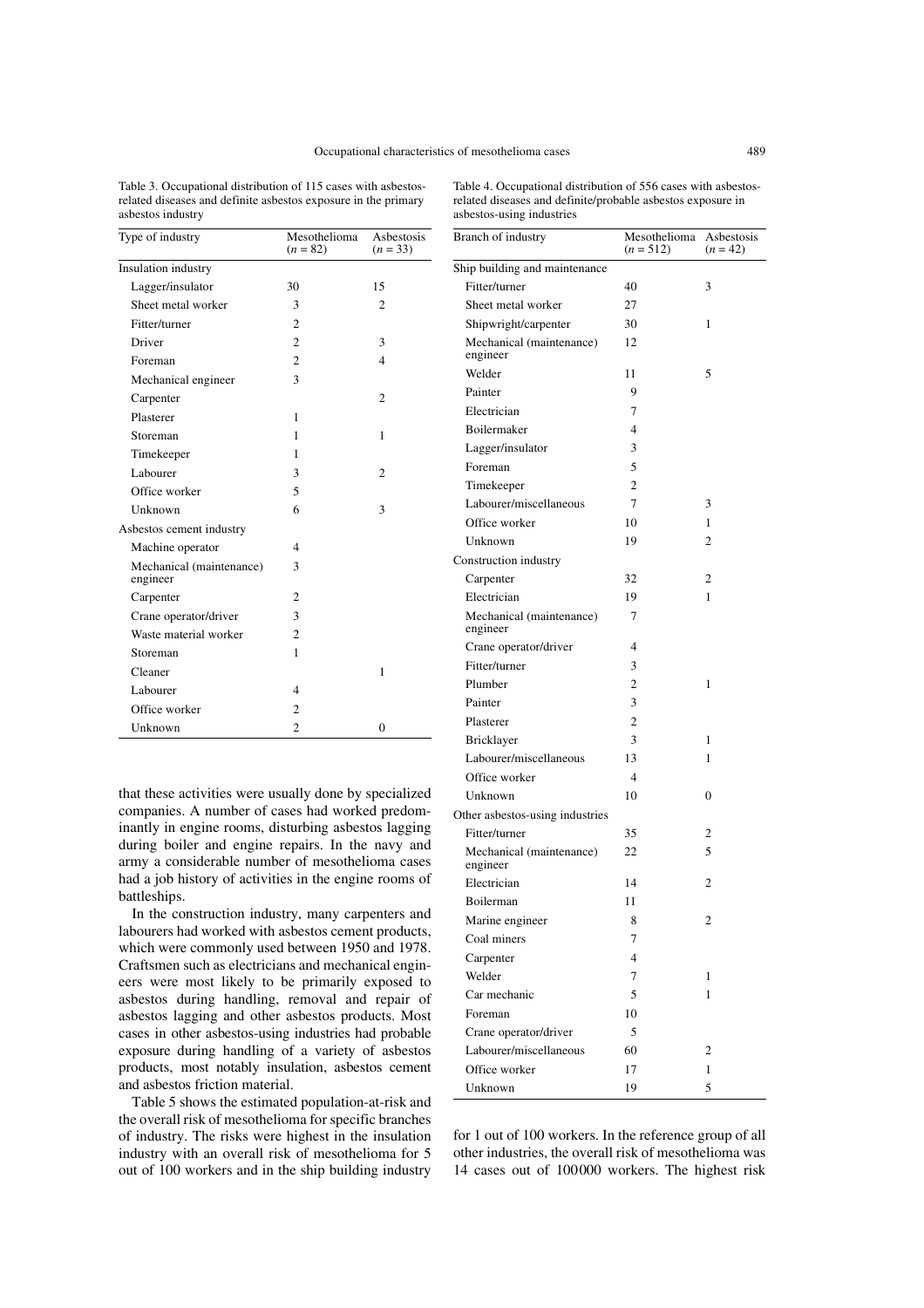| Branch of industry                     | 1947 census | No. of workers in No. of workers in<br>1960 census | Population at risk in<br>industry 1947-1960<br>(total workforce) | Overall risk of<br>mesothelioma (per<br>$100000$ persons) | Risk ratio |
|----------------------------------------|-------------|----------------------------------------------------|------------------------------------------------------------------|-----------------------------------------------------------|------------|
| Insulation industry                    | 1689        | 3982                                               | 6309                                                             | 4676                                                      | 328.4      |
| Ship building and maintenance          | 35534       | 47584                                              | 83423                                                            | 1175                                                      | 82.5       |
| Petroleum refining                     | 2943        | 11580                                              | 17317                                                            | 347                                                       | 24.3       |
| Train/tram building and<br>maintenance | 16586       | 14612                                              | 22863                                                            | 219                                                       | 15.4       |
| Navy and army                          | 18807       | 64491                                              | 97709                                                            | 189                                                       | 13.3       |
| Stone, glass and cement                | 39699       | 52702                                              | 92575                                                            | 124                                                       | 8.7        |
| Mining (coal)                          | 50844       | 59536                                              | 107717                                                           | 121                                                       | 8.5        |
| Railroad transportation                | 32361       | 26333                                              | 44610                                                            | 101                                                       | 7.1        |
| Power plants (coal, gas)               | 28881       | 38391                                              | 67417                                                            | 89                                                        | 6.3        |
| Primary metal                          | 18434       | 33224                                              | 54911                                                            | 82                                                        | 5.8        |
| Construction                           | 293508      | 399868                                             | 698372                                                           | 73                                                        | 5.1        |
| Electronic equipment                   | 34970       | 77760                                              | 124244                                                           | 64                                                        | 4.5        |
| Chemical industry                      | 33811       | 65642                                              | 107126                                                           | 61                                                        | 4.2        |
| Fabricated metal products              | 67887       | 100356                                             | 172251                                                           | 58                                                        | 4.1        |
| Industrial machinery                   | 45673       | 80238                                              | 133219                                                           | 49                                                        | 3.4        |
| Shipping                               | 57173       | 73660                                              | 130272                                                           | 46                                                        | 3.2        |
| Public administration                  | 151050      | 174303                                             | 316510                                                           | 27                                                        | 1.9        |
| All other industries                   | 1910477     | 1748769                                            | 2633614                                                          | 14                                                        | 1.0        |
| Food products                          | 152515      | 167480                                             | 307980                                                           | 13                                                        | 0.9        |

Table 5. Estimated overall risk on mesothelioma among men across branches of industry during the period 1990–2000, based on the population-at-risk during the period 1947–1960 in The Netherlands

ratios were found for the insulation industry (328), the ship building industry (83), petroleum refining (24), train building and maintenance (15), the navy and army (13), and the stone, glass and cement industry (9). The mesothelioma cases in the latter branch of industry originated from a few asbestos cement factories. The construction industry had a risk comparable with many other branches of the asbestos-using industry, but due to its size claimed many mesothelioma cases. The lowest risk ratios were observed for public administration (1.9) and food products manufacturing (0.9).

#### **DISCUSSION**

In this study, the rather unusual source of information was legal records held by two law firms. Most information on characteristics of occupational histories with asbestos exposure has been drawn from national mesothelioma registers (Neumann *et al.*, 2001; Yeung and Rogers, 2001; Leigh *et al.*, 2002) or large patient series from hospitals (Bianchi *et al.*, 2001). Unfortunately, these sources were not available since a mesothelioma register does not exist in The Netherlands, and hospital records or death certificates contain very limited or no information on the patient's occupational history. Although the Dutch national register for occupational diseases is based on mandatory notification by the occupational physician, asbestos-related diseases have been severely underreported. In the period 1990–2000, only a few cases of mesothelioma each year were reported to this register.

The comparison with the morbidity figures of mesothelioma from the NRC (2000) demonstrated that ∼20% of all mesothelioma cases had sought legal advice from both law firms. The use of lawyers' records may have resulted in selection bias since it is expected that subjects with asbestos-related diseases before the retirement age of 65 yr and male workers are more likely to file a law suit. Indeed, 60% of the mesothelioma cases in our study population were 65 yr or younger, whereas based on the Cancer Registry a proportion of 40% was expected. This shift towards younger cases may have resulted in a larger contribution from the asbestos-using industries. However, this potential selection bias may have been counteracted by a shift in the occupational distribution towards the classic occupations with definite exposure to asbestos, since an occupational history in these jobs will increase the likelihood of a successful claim. This selection may also have resulted in an underestimation of the proportion of household and environmental cases.

Not surprisingly, mesothelioma cases comprised 89% of the study population. The number of asbestosis cases was almost 9-fold lower than mesothelioma cases. Most cases with asbestosis had an occupational history in the ship building or insulation industries, which are well known for high exposure to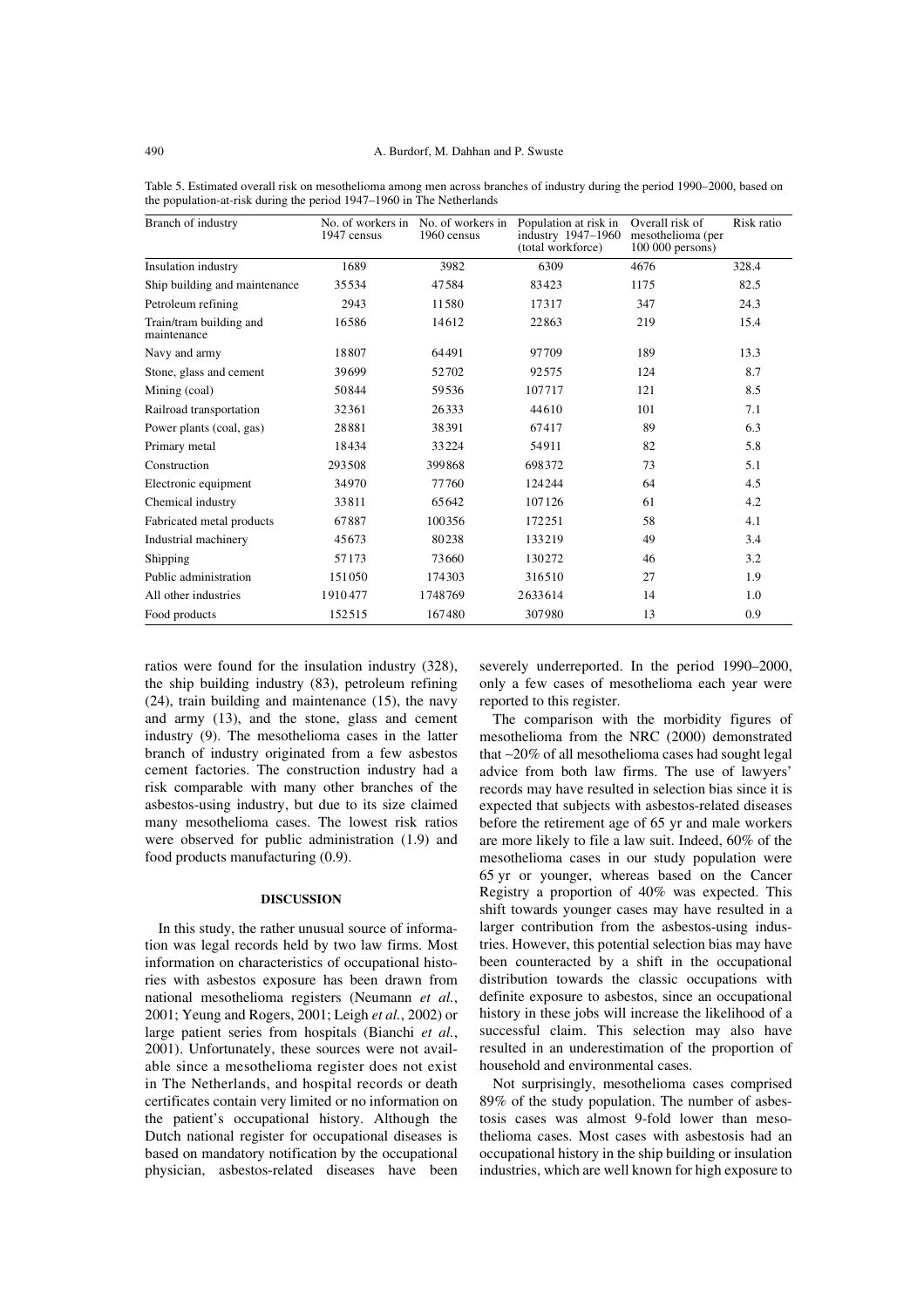asbestos. Hence, these findings concur with the findings in cohort studies that asbestosis is primarily associated with a high cumulative exposure (Mossman and Gee, 1989).

In our study population the mean age at death among mesothelioma cases (62.9 yr) was >4 yr lower than among cases in the Australian mesothelioma register (Yeung *et al.*, 1999), but slightly higher than in cases of the German mesothelioma register (Neumann *et al.*, 2001). The mean age at death was significantly lower for the eight cases with household or environmental exposure to asbestos, with the most extreme case being a son of an asbestos cement worker who died at the age of 34 yr.

Although the start of asbestos exposure is difficult to assess accurately, the mean latency period was ∼40 yr. This is very similar to reports from the Australian and German mesothelioma registers (Yeung *et al.*, 1999; Neumann *et al.*, 2001), but 9 yr less than in Italy (Bianchi *et al.*, 2001). This latency period is considerably longer than the often-quoted latency periods of 20–40 yr (Mossman and Gee, 1989), derived from the earliest cohort studies on mesothelioma among insulation workers (Selikoff *et al.*, 1979). Our study population comprised subjects with asbestos-related diseases in the period 1990– 2000 and, hence, the estimated latency periods may be overestimated since subjects with exposure before 1960 and shorter latency periods will have died well before the start of our inclusion period. On the other hand, in the study population younger subjects were overrepresented and this will have resulted in shorter latency periods. It has been reported that latency periods have increased over time due to less heavy exposure conditions (Yeung *et al.*, 1999; Bianchi *et al.*, 2001), but this could not be corroborated in this study. The long latency period also illustrates that most subjects with asbestos-related diseases experienced their first asbestos exposure before 1960. Given the fact that the import of raw asbestos steadily increased from 1945 to 1974, and only decreased sharply after 1978, for most workers with first asbestos exposure after 1960, it is still unclear whether they will contract an asbestos-related disease during their life.

The distribution of mesothelioma cases over branches of industry mirrors the findings in the Australian mesothelioma register (Yeung *et al.*, 1999; Leigh *et al.*, 2002). Ship building and maintenance and the construction industry contributed the largest number of cases. In order to compare mesothelioma risks across different branches of industry, the cumulative population-at-risk was assessed for each industry. It has to be acknowledged that the assessment procedure is very sensitive to the assumptions made to calculate the numerator and the denominator and, as a consequence, the overall risk estimates have limited precision. The numerator was

based on the observed number of mesotheliomas, adjusted for the fact that ∼80% of cases did not file a claim. The numerator may have been affected by selection bias, although the direction of potential biases is difficult to predict. In addition, in some branches of industry the numerator may have been underestimated due to the fact that the shift from the primary asbestos industry to asbestos-using industries seems to have started only in the period after 1960. The denominator may be too small due to limiting the population-at-risk to the period 1947– 1960, based upon the years of first exposure among most subjects with asbestos-related diseases. When including those workers first entering the industry between 1961 and the census of 1971, the populationat-risk increased, on average, by ∼65%, and, as a consequence, the overall mesothelioma risks would have been lower. A similar effect will occur if the annual change in the workforce was higher than the expected 5%. On the contrary, the denominator may have been overestimated due to a more stable workforce with fewer job changes than assumed. Given the limited information available on size of industry in the past, it is difficult to evaluate the precision of the estimated population-at-risk.

The presented overall mesothelioma risks, therefore, only approximate to some extent the risks in particular industries and are certainly not an expression of the lifetime risk among exposed workers. It would have been preferable to limit the populationat-risk to those workers exposed to asbestos in each branch of industry. Unfortunately, this information is unavailable for almost every type of industry. Hence, the estimated overall mesothelioma risk in a particular industry will depend greatly on the proportion of workers in the workforce who have been exposed to asbestos. It is safe to assume that all workers in the insulation industry, and all those involved in ship building and maintenance, have been exposed to asbestos. The mesothelioma risk in the stone, glass and cement industry is entirely due to mesothelioma cases from three asbestos cement factories, but the available data do not allow separate calculations for the population-at-risk in asbestos cement plants. As a consequence, the overall mesothelioma risk in this industry is diluted by the fact that many workers in stone and glass factories have most probably not been exposed to asbestos. The effect of the proportion of exposed workers on the overall risk per industry is best illustrated by the construction industry. Since the proportion of exposed workers in this industry will be considerably <100%, and maybe even as low as 15%- 40% (Nicholson *et al.*, 1982), the risk ratio is much lower than in industries with a higher proportion of exposed workers. Thus, the presented overall mesothelioma risk does not reflect the risk of mesothelioma among exposed workers in a given industry but expresses the overall risk on mesothe